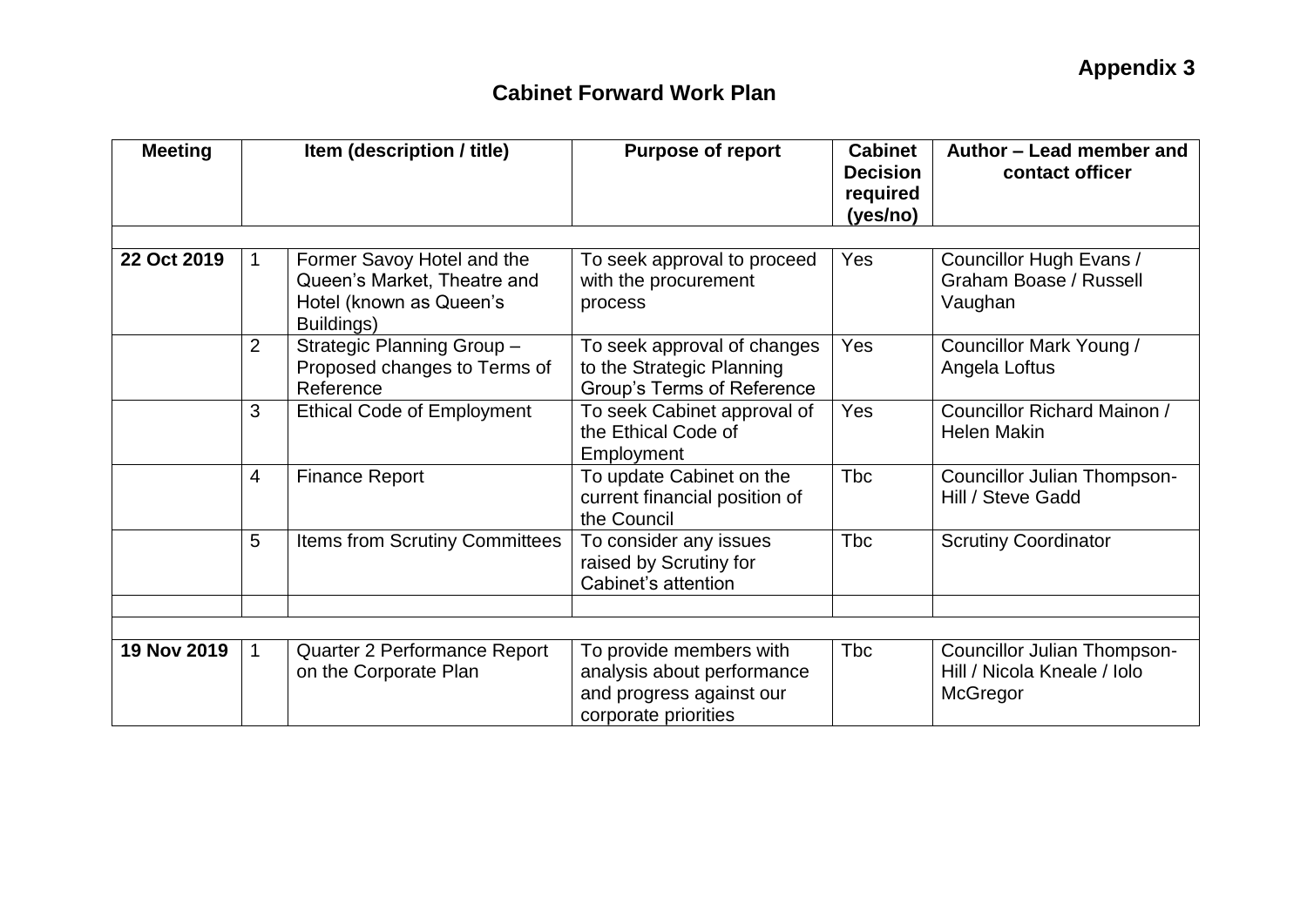| <b>Meeting</b> | Item (description / title) |                                                                                                  | <b>Purpose of report</b>                                                                                                             | <b>Cabinet</b><br><b>Decision</b><br>required<br>(yes/no) | Author - Lead member and<br>contact officer                                                           |  |
|----------------|----------------------------|--------------------------------------------------------------------------------------------------|--------------------------------------------------------------------------------------------------------------------------------------|-----------------------------------------------------------|-------------------------------------------------------------------------------------------------------|--|
|                | 2                          | Denbighshire and Flintshire<br>Joint Archive Project                                             | To consider the creation of a<br>single shared Archive<br>Service for Denbighshire and<br><b>Flintshire</b>                          | Yes                                                       | Councillor Tony Thomas /<br>Alan Smith / Helen Vaughan-<br>Evans                                      |  |
|                | 3                          | <b>Finance Report</b>                                                                            | To update Cabinet on the<br>current financial position of<br>the Council                                                             | <b>Tbc</b>                                                | Councillor Julian Thompson-<br>Hill / Steve Gadd                                                      |  |
|                | $\overline{4}$             | Items from Scrutiny Committees                                                                   | To consider any issues<br>raised by Scrutiny for<br>Cabinet's attention                                                              | <b>Tbc</b>                                                | <b>Scrutiny Coordinator</b>                                                                           |  |
|                |                            |                                                                                                  |                                                                                                                                      |                                                           |                                                                                                       |  |
| 17 Dec 2019    | $\mathbf{1}$               | <b>Contract Procedure Rules</b>                                                                  | To consider the reviewed<br>contract procedures rules<br>which will require adoption<br>and form part of the council<br>constitution | <b>Tbc</b>                                                | <b>Councillor Julian Thompson-</b><br>Hill / Lisa Jones / Helen<br>Makin                              |  |
|                | 2                          | <b>Finance Report</b>                                                                            | To update Cabinet on the<br>current financial position of<br>the Council                                                             | <b>Tbc</b>                                                | Councillor Julian Thompson-<br>Hill / Steve Gadd                                                      |  |
|                | 3                          | <b>Alternative Delivery Model</b><br>(ADM) for various leisure<br>related activities / functions | Approval of lease and sites                                                                                                          | Yes                                                       | <b>Councillors Booby Feeley &amp;</b><br>Julian Thomspon-Hill /<br>Graham Boase / Siân Lloyd<br>Price |  |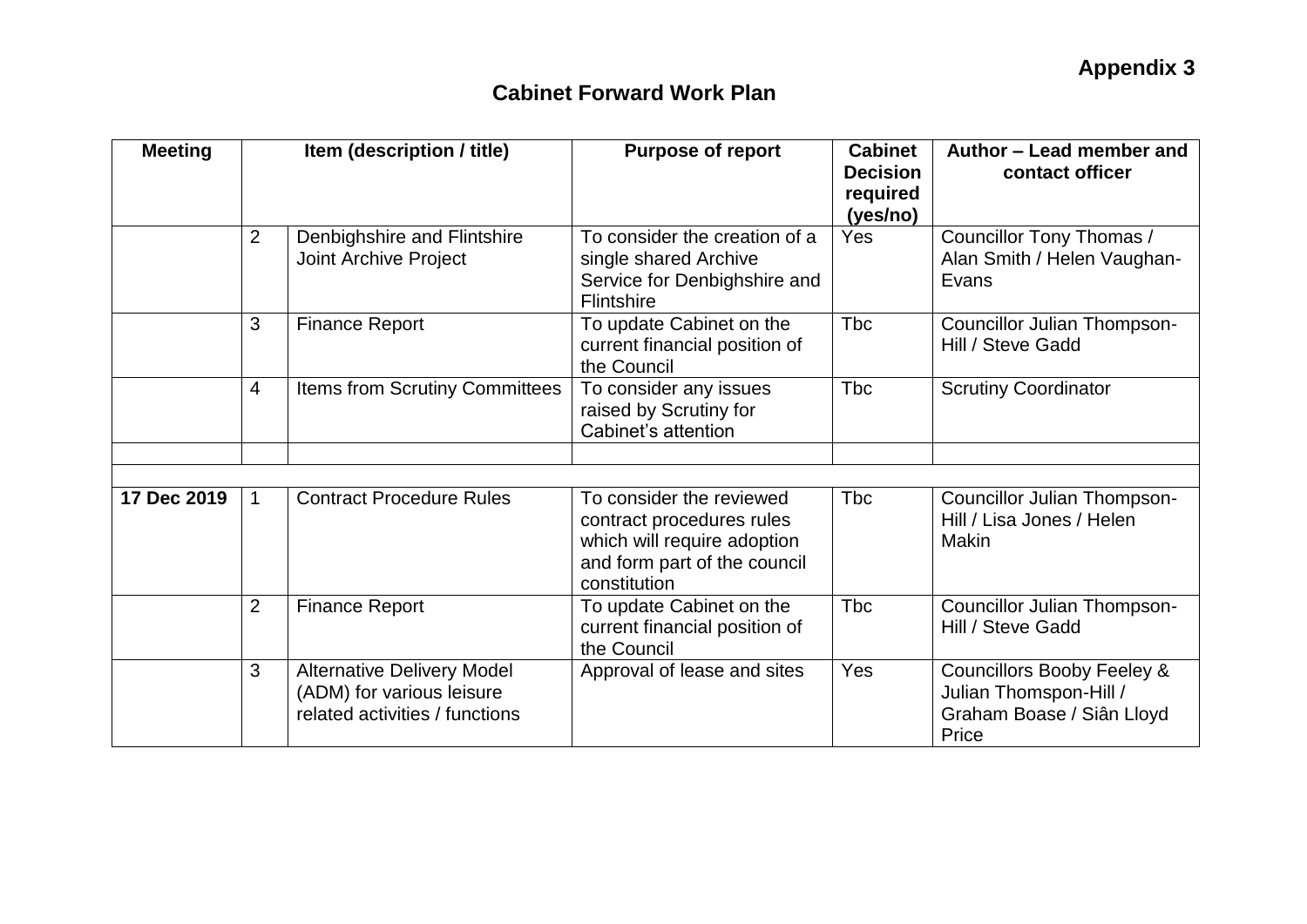| <b>Meeting</b> | Item (description / title) |                                                         | <b>Purpose of report</b>                                                                             | <b>Cabinet</b><br><b>Decision</b><br>required<br>(yes/no) | Author - Lead member and<br>contact officer                |
|----------------|----------------------------|---------------------------------------------------------|------------------------------------------------------------------------------------------------------|-----------------------------------------------------------|------------------------------------------------------------|
|                | 4                          | <b>Items from Scrutiny Committees</b>                   | To consider any issues<br>raised by Scrutiny for<br>Cabinet's attention                              | <b>T</b> bc                                               | <b>Scrutiny Coordinator</b>                                |
|                |                            |                                                         |                                                                                                      |                                                           |                                                            |
| 21 Jan 2020    |                            | North Wales Growth Bid<br><b>Governance Agreement 2</b> | To approve the governance<br>arrangements in relation to<br>the implementation of the<br>growth deal | Yes                                                       | Councillor Hugh Evans /<br>Graham Boase / Gary<br>Williams |
|                | $\overline{2}$             | <b>Finance Report</b>                                   | To update Cabinet on the<br>current financial position of<br>the Council                             | <b>Tbc</b>                                                | Councillor Julian Thompson-<br>Hill / Steve Gadd           |
|                | 3                          | <b>Items from Scrutiny Committees</b>                   | To consider any issues<br>raised by Scrutiny for<br>Cabinet's attention                              | <b>Tbc</b>                                                | <b>Scrutiny Coordinator</b>                                |
|                |                            |                                                         |                                                                                                      |                                                           |                                                            |

# *Note for officers – Cabinet Report Deadlines*

| <b>Meeting</b> | <b>Deadline</b> | <b>Meeting</b> | <b>Deadline</b>   | Meeting  | <b>Deadline</b> |
|----------------|-----------------|----------------|-------------------|----------|-----------------|
|                |                 |                |                   |          |                 |
| October        | 8 October       | November       | <b>5 November</b> | December | 3 December      |